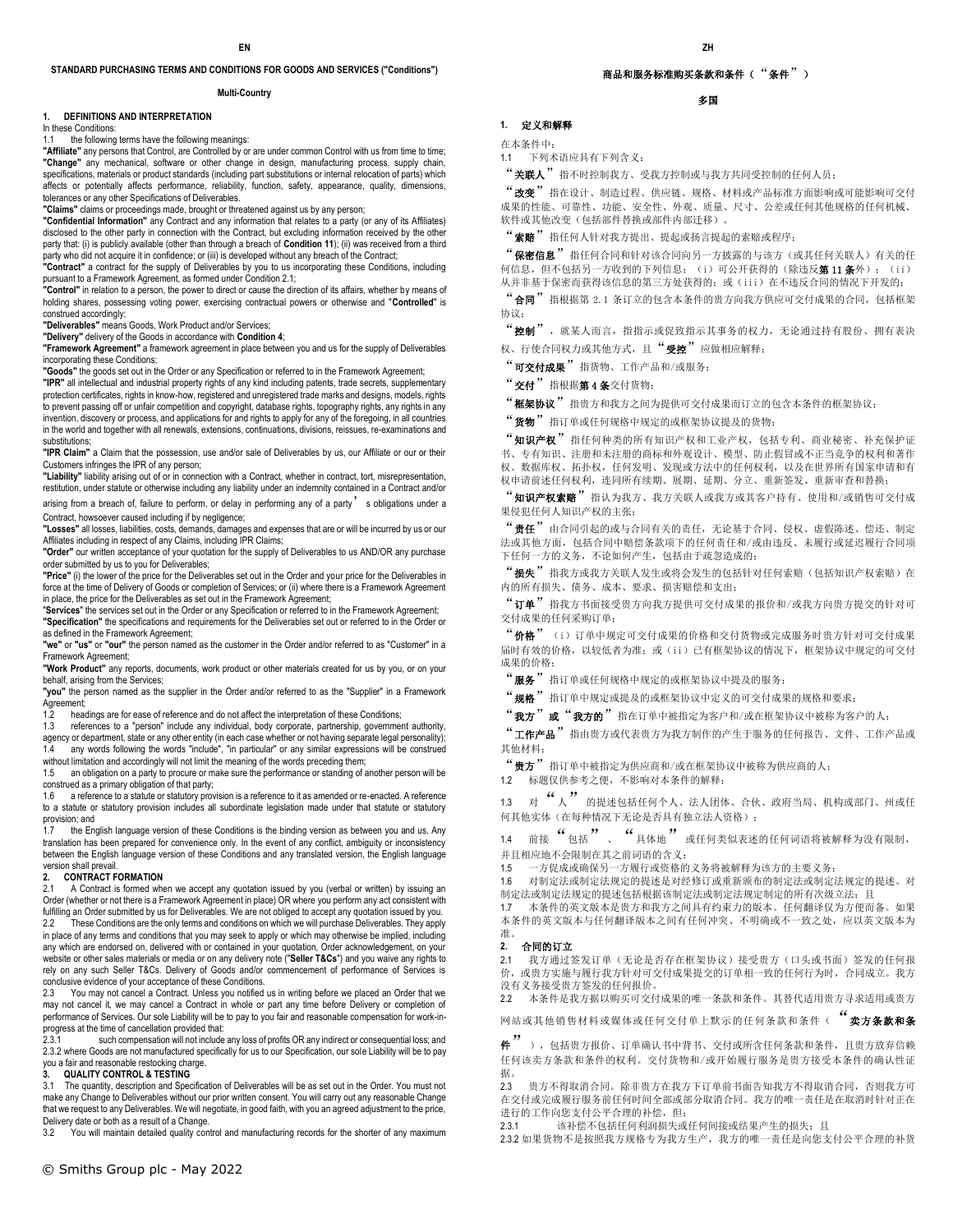period permitted by law and ten (10) years from the date of Delivery (or such other period of time as set out in a Framework Agreement or Order), which we or a third party on our behalf may inspect or receive copies of on demand.<br> $3.3 \times 10^{-10}$ 

We may inspect and test Goods at any time prior to Delivery. You will allow us and our representatives to enter your premises to carry out such inspection and testing and will provide us with all facilities reasonably required. If, following such inspection or testing, we are not satisfied that the Goods will comply with Condition 5.1, you will take all steps necessary to ensure compliance.

3.4 You will maintain a quality control system that meets any international standard as required by us, or which is otherwise approved by us and such test and inspection system as we may require.<br>3.5 You may not deliver the Goods by separate instalments without our prior written co

You may not deliver the Goods by separate instalments without our prior written consent. Instalments will be invoiced separately by you.

## **4. DELIVERY OF GOODS / SUPPLY OF SERVICES**

4.1 Unless otherwise specified in an Order, you will deliver the Goods DDP (Incoterms 2010) to the address specified in the Order during our normal business hours on the date specified in the Order. You will be responsible for off-loading the Goods from the delivery vehicle. Delivery of the Goods will occur when they have been off-loaded at the delivery address.

4.2 You will perform Services in accordance with the applicable timetable communicated to you or as set out in the Order to meet all Specifications.

4.3 Time is of the essence for performance of your obligations under the Contract. If you are late performing your obligations under the Contract, you will pay to us a sum equal to 1.5% of the Price for each week of delay up to a maximum of 15% of the Price. You and we agree that this amount is reasonable and proportionate AND the most effective way of compensating us for part or all of our losses arising from late performance. However, you and we intend that we should be able to recover general damages as well as such sums in circumstances where we have suffered loss in excess of such sums as a result of your late performance. Therefore, our rights to any such sums under this **Conditions 4.3** is without prejudice to any other rights which we may have under the Contract or otherwise in respect of late performance, including the right to sue for damages or other relief and/or to terminate the Contract. A claim for general damages for late performance will be reduced by the amount of such sums under this **Conditions 4.3** actually applied or paid in respect of such late performance.

Services will be accepted by us when we are satisfied that the Services comply with the Specifications. 4.5 You will make sure that the Goods are marked in accordance with our instructions and any applicable laws, rules and regulations and are properly packed and secured; marked with information on their origin; Delivery is accompanied by a prominently displayed delivery note showing the Order number, date of Order, type and quantity of Goods, and any special storage instructions; and delivered with all operating and safety instructions, clearly displayed warning notices and such other information as may be necessary for the proper use, maintenance and repair of the Goods.

4.6 If you fail to deliver the Goods on time we may terminate the Contract immediately by giving you notice, in which case you will refund any monies already paid by us in relation to the Goods that have not been delivered and indemnify us and our Affiliates against our Losses as a result of your failure to supply Goods, including obtaining substitute goods from another supplier.

4.7 We will have a reasonable period of time following Delivery to inspect Goods. We may reject Goods which do not meet Specifications. We can also reject Goods which are more or less than the quantity or type Ordered or delivered prior to the date specified on the Order. Rejected Goods will be returned at your cost and expense. If we accept Goods delivered prior to the date specified on the Order we may charge you the cost of storing them until the actual specified Delivery date.<br>4.8 Risk in the Goods passes to us on the later of

Risk in the Goods passes to us on the later of acceptance and Delivery. Ownership of the Goods passes to us on the earlier of payment of the Price and Delivery.

4.9 You will notify us in writing as soon you are aware that any Goods or the product support for the Goods are to be discontinued or made of "end of sale" or "end of life". At our request, you and we will agree in good faith a reasonable period of time during which you will keep agreed spare parts available for us for any discontinued, desupported, end of life or end of sale Goods.

## **5. YOUR OBLIGATIONS**

# 5.1 You will make sure that the Goods will:<br>5.1.1 be of satisfactory quality comp

be of satisfactory quality, comprise genuine, new materials (which are not used, refurbished, reconditioned, remanufactured, counterfeit or of such age as to impair usefulness or safety) and be fit for any purpose notified by us to you;

5.1.2 conform to, satisfy and be capable of the Specifications;

5.1.3 be free from defects in design, materials and workmanship;

5.1.4 be sold to us with full and unencumbered title and not infringe the IPR of any third party;

5.1.5 comply with all (i) applicable laws, (ii) regulatory requirements and (iii) standards and requirements of relevant statutory and regulatory bodies; and

5.1.6 be safe and without risk to health.

5.2 In respect of Services, You will:

5.2.1 perform Services with the best care, skill and diligence in accordance with best practice; 5.2.2 use personnel (and sufficient number of personnel) who are suitably skilled and experienced to perform the Services;

5.2.3 make sure that the Services conform with our reasonable instructions, comply with Specifications, are performed to meet the purposes notified by us to you and do not infringe the IPR of any third party;

5.2.4 provide all equipment, tools and vehicles and other items required to provide the Services;

5.2.5 obtain and at all times maintain all licences and consents required for the provision of the Services;

5.2.6 comply with all applicable laws, regulations, regulatory policies, guidelines or industry codes which may apply to the provision of the Services; and

5.2.7 not do or omit to do anything which may cause us or our Affiliates to lose any licence, authority, consent or permission required for our or their business.

5.3 You will observe all health and safety rules and regulations and any other security requirements that apply at any of our premises and ensure that your personnel are insured against all risks while working on our premises.

5.4 Without affecting any of our other rights or remedies, if you materially breach any of these Conditions OR any Goods (whether or not accepted in whole or in part) do not conform with **Condition 5.1** during the longer of (i) your warranty period for the Goods and (ii) 12 months following Delivery OR any Services breach **Condition 5.2**, then we may:

5.4.1 terminate the Contract and any other existing Contracts immediately with notice;

5.4.2 require you, at our option, to promptly repair or replace the relevant Goods or reperform the relevant Services free of charge;<br>5.4.3 reject the Delivera

reject the Deliverables (in whole or in part) and require you to refund the Price for the relevant Deliverables;<br>5.4.4

5.4.4 accept the Deliverables subject to an equitable Price reduction; or<br>5.4.5 at your expense repair or have a third party repair the Goods or rep

at your expense, repair or have a third party repair the Goods or reperform or have a third party reperform the Services and you will indemnify us and our Affiliates against our Losses (including from any IPR Claims) arising from such breach.<br>5.5 **Condition 5.4** will apply to

5.5 **Condition 5.4** will apply to any repaired or replacement Goods supplied under **Condition 5.4.2.**

If, as a result of any Goods not conforming with **Condition 5.1** or Services not conforming with **Condition 5.2** or otherwise representing an unreasonable risk of harm to the public or the environment, we determine a recall, removal or correction campaign ("campaign") is necessary or are required to carry out a campaign, we may implement such campaign and you will indemnify us and our Affiliates against all Losses incurred as a result of any such campaign.

费用。

## **3.** 质量检验和测试

3.1 可交付成果的数量、描述和规格将在订单中列出。未经我方事先书面同意,贵方不得对

"可交付成果"作出任何更改。贵方将执行我方针对任何可交付成果提出的任何合理更 改。我方将诚意与您就因更改而产生的价格、交货日期或两者的调整达成一致。

3.2 贵方将保存详细的质量检验和生产记录,保存时间为法律允许的最长时间和自交货之日 起十(10)年(或框架协议或订单中规定的其他时间期间),以较短者为准,我方或代表我方 的第三方可以查看或应要求获得文本复本。

3.3 我方可在交货前任何时间检验和测试货物。贵方将允许我方和我方代表进入贵方营业场 所进行该检验和测试,并将向我方提供合理要求的所有设施。如果在该检验或测试后,我们认 为货物不符合第 5.1 条规定,贵方将采取一切必要措施确保其符合规定。

3.4 贵方将维持符合我方要求的任何国际标准的质量检验体系,或者由我方以其他方式同意 的质量检验体系,以及我方可能要求的检验和测试。

3.5 未经我方事先书面同意,贵方不得分期分批交付货物。分期分批货物将由贵方单独开具 发票。

## **4.** 交付货物/提供服务

4.1 除非订单中另行明确规定,贵方应在订单中指定日期正常营业时间期间将货物按照完税 后交货(DDP, Incoterms 2010) 交付至订单中指定的地址。贵方将负责从运输工具上卸载货 物。货物在交付地址卸货后,视为交付货物。

4.2 贵方将根据传达给贵方或订单中规定的相关时间表履行服务,以符合所有规格。

4.3 时间对履行贵方在合同项下的义务至关重要。如果贵方延迟履行贵方在合同项下的义 务,贵方每延迟一周将向我方支付价格 1.5%的金额,但最高为价格的 15%。贵方和我方同意 该金额是合理和相称的,并且是赔偿我方部分或全部因延迟履行而遭受损失的最有效方式。然 而,贵方和我方意欲,如果我方因贵方延迟履行而遭受的损失超过该金额,我方应该能够获得 该金额和一般损害赔偿。因此,我方根据本**第 4.3 条**获得任何该等金额的权利不会影响我方针 对延迟履行根据合同或其他而享有的任何其他权利,包括起诉获得损害赔偿或其他救济和/或 终止合同。因迟延履行而主张获得的一般损害赔偿,将扣除根据第4.3条针对该延迟履行实际 适用或支付的金额。

4.4 我方信纳服务符合规格时,视为我方接受服务。

4.5 贵方应确保货物根据我方指示和任何相关法律、法规和规章进行标示,且妥善包装和保 管;标示有关其原产地的信息;交货应附有突出显示的交货单,表明订单编号、订单日期、货 物类型和数量,以及任何特殊存储说明;交货应附有所有操作和安全说明、清晰显示的警告, 以及正确使用、维护和修理货物所需的其他信息。

4.6 如果贵方未能按时交付货物,我方可通知贵方立即终止合同,在该情况下,贵方将退还 我方针对未交付货物已支付的任何款项,并赔偿我方和我方关联人因贵方未提供货物而遭受的 损失,包括从其他供应商处获得替代货物。

4.7 交货后我方可在合理期间内检查货物。我方可拒绝不符合规格的货物。我们亦可拒绝大 于或小于订购质量或类型的货物,或在订单规定日期前交付的货物。拒绝货物的返还将由贵方 承担费用和支出。如果我方接受订单指定日期前交付的货物,我方可向贵方收取实际规定交付 日期前产生的存放费用。

4.8 货物风险在验收和交付(以较迟发生者为准)后转移至我方。货物的所有权在付款和交 付(以较早发生者为准)时转移至我方。

4.9 如果贵方获悉将中断任何货物或产品支持或 "停止销售"或"停止生产",贵方应尽 快以书面方式告知我方。应我方要求,贵方和我方将善意约定一段合理期间,在此期间贵方将 针对任何中断、不提供支持、停止销售或停止生产的货物向我方提供约定的备件。

## **5.** 贵方义务

5.1 贵方将确保货物:

5.1.1 质量令人满意,含有全新材料(不是已使用、翻新、修复、再制造、假冒或具备 损害使用性或安全性的陈旧程度),且适合我们告知贵方的任何用途;

5.1.2 符合、满足且具备规格;

5.1.3 在设计、材料和工艺上没有缺陷;

5.1.4 出售给我方时具有完全且无负担的产权,不侵犯任何第三方的知识产权;

5.1.5 遵守所有(i)相关法律,(ii)监管要求和(iii)相关法定和监管机构的标准 和要求;且

5.1.6 安全且无健康风险。

5.2 就服务而言,贵方将:

5.2.1 根据最佳实践,尽最大注意、技能和勤勉履行服务;

5.2.2 使用具有适当技能和经验的人员(和足够数量的人员)履行服务;

5.2.3 确保服务遵守我方合理指示,符合规格,其履行符合我方告知贵方的用途,且不会侵犯 任何第三方的知识产权;

5.2.4 提供服务所需的所有设备、工具和车辆以及其他物品;

5.2.5 获取并始终维持提供服务所需的所有许可证和同意书;

5.2.6 遵守可能适用于提供服务的所有相关法律、法规、监管政策、准则或行业准则;且

5.2.7 不从事或忽略从事任何可能导致我方或我方关联人丧失我方或其业务所需的任何

许可、权限、同意或准许。

5.3 贵方将遵守我方任何经营场所适用的所有健康和安全法规和规章以及任何其他安全要 求,并确保贵方人员针对在我方经营场所工作的所有风险投保。

5.4 在不影响我方任何其他权利或救济的情况下,如果贵方在下列期间实质性违反本条件任 何规定或任何货物(无论是否全部或部分接受)不符合第 5.1 条规定:(i)贵方针对货物的 保证期;和(ii)交货后或任何服务违反**第5.2条**规定后12个月(以较长者为准),我方可:

5.4.1 通知贵方立即终止合同和任何其他现有合同;

5.4.2 根据我方选择要求贵方及时修理或更换相关货物或免费重新提供相关服务;

5.4.3 拒绝可交付成果(全部或部分),并要求贵方退还相关可交付成果的价格;

5.4.4 接受可交付成果,但应扣除合理金额;或

5.4.5 由贵方承担费用,修理或由第三方修理货物或重新履行或由第三方重新履行服 务,且贵方将针对我方因该违约产生的损失(包括因任何知识产权主张产生的损失)对我方和 我方关联人进行赔偿。

5.5 第 5.4 条将适用于根据第 5.4.2 条提供的任何修理或更换货物。

5.6 如果由于任何货物不符合第 5.1 条或服务不符合第 5.2 条或以其他方式呈现对公众或环

境造成不合理危害的风险,我方认为有必要或被要求进行召回、移除或更正活动(

动"),我方可实施该运动,且贵方将针对因任何该活动造成的所有损失赔偿我方和我方关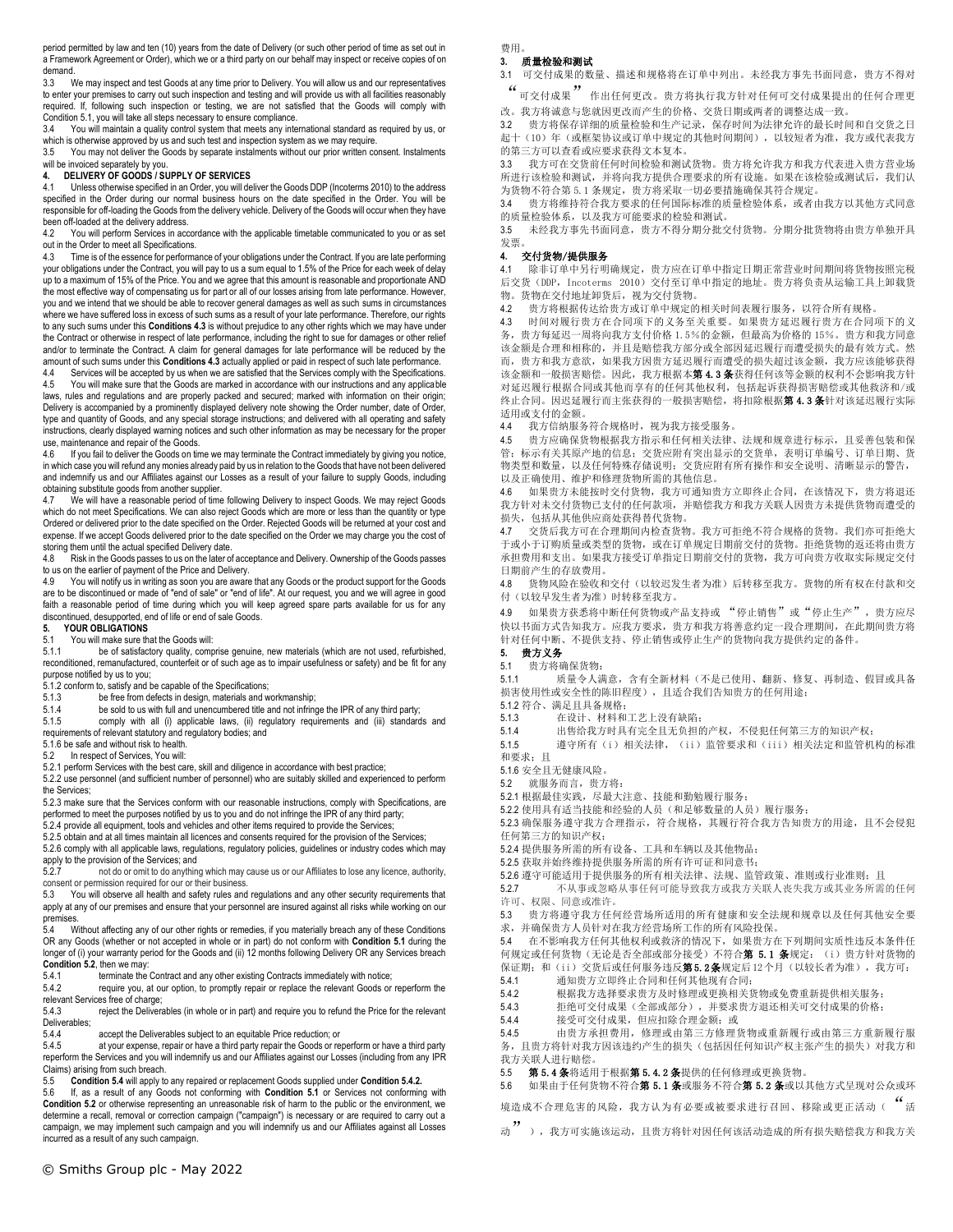#### **6. OUR PROPERTY**

6.1 All patterns, dies, moulds or other tooling or materials, supplied by us or prepared or obtained by you for us at our cost ("**Tooling**"), will be marked with our name or as otherwise specified by us and will be and remain our exclusive property returnable in good condition on demand.

You will insure against all risks any Tooling and also any of your own tooling or property which may be kept on our premises for the purposes of providing Deliverables. You will keep all Tooling safe and in good condition while in your custody and/or under your control. All Tooling will be kept separately from your stock and other inventory.

6.3 We reserve the right to charge to you the cost of any Tooling if it is destroyed or damaged or rendered unfit for the purpose for which it was originally manufactured while under your control.<br>6.4 You will not dispose of any Tooling other than in accordance with our prior writ

You will not dispose of any Tooling other than in accordance with our prior written instructions. You will not, at any time, use Tooling, nor will you allow Tooling to be used by anyone else for any purpose other than the supply of the Deliverables unless we have previously provided our consent in writing.

6.5 We will have the right to enter your premises and remove Tooling at any time without being liable for trespass or for damages of any sort.

# **7. ASSIGNMENT OF IPR**

This Condition 7 will apply if the Goods are to be made, modified or redesigned to our Specification. Any bespoke Specification or Work Product you create or have created for us will be treated as "Goods" for the purposes of this **Condition 7.**

7.2 We will own all present and future IPR (together with all economic and proprietary rights) in the Goods and our specification. Accordingly, you will not use our specification other than to manufacture the Goods for us. With full title guarantee, you:

7.2.1 assign to us all IPR in the Goods which subsist as at the date of the Contract;

7.2.2 assign to us (by way of present assignment of the future copyright) all future copyright in the Goods immediately upon its creation; and

7.2.3 agree to assign to us all other IPR in the Goods immediately upon its creation.<br>7.3 You will:

You will:

7.3.1 at your own cost, execute all such documents and do all such acts and things as we may request from time to time in order to secure our full right, title and interest in the IPR in the Goods; and

7.3.2 obtain the waiver of all moral rights (and any broadly equivalent rights) in the Goods.

7.4 The exception to **Condition 7.2** above is that any IPR in existing products, materials or data used to create Goods ("**Existing Materials**") will continue to belong to you (or your suppliers). You grant (and, where<br>applicable, will ensure that your suppliers grant) to us, our Affiliates and our and their end customers a nonexclusive, perpetual, royaltyfree, irrevocable licence to use and to have used Existing Materials which form part of any Goods

#### **8. PRICE AND PAYMENT**

8.1 As long as you perform your obligations in accordance with the terms of the Contract, we will pay the Price to you in accordance with **Condition 8**.<br>8.2 The only sums of money we will pay

The only sums of money we will pay in connection with the supply of the Deliverables are the Price which will be inclusive of all costs and expenses incurred by you including all packaging, insurance, carriage, duties and delivery costs.

8.3 Any sum payable under the Contract is exclusive of value added tax, sales tax and/or goods and services tax (and any other similar or equivalent taxes, duties, fees and levies imposed from time to time by any government or other authority) upon any supply made to us which will be payable in addition to that sum in the manner and at the rate prescribed by law from time to time but inclusive of all other taxes, fees and levies imposed from time to time by any government or other authority.

8.4 You may invoice us for the Price for the Goods following Delivery and for Services following completion. 8.5 Other than as set out in **Conditions 8.7** and **8.9**, invoices will be payable by us within 60 days following the date of receipt by us, plus the number of days until our next payment run. You will send invoices to the address specified in the Order.

8.6 No payment made by us will constitute acceptance by us of any Deliverables or otherwise affect any rights or remedies which we may have against you including the right to recover any amount overpaid or wrongfully paid to you.

8.7 We may withhold payment of any disputed sum until the dispute is settled.<br>8.8 If any undisputed sum payable under the Contract is not paid when due

8.8 If any undisputed sum payable under the Contract is not paid when due you may charge us interest daily on that sum at 3% per year subject to any maximum or minimum rate of interest on overdue invoices specified by applicable law, from the due date until the date of payment (whether before or after judgment).

8.9 We may set-off, deduct or withhold any liability which you have to us against any liability which we have

#### to you. **9. TERMINATION**

9.1 Without limiting any other right we may have to terminate a Contract, if you commit a material breach of these Conditions we may terminate the Contract and any other existing Contracts immediately with written notice. Any breach of **Conditions 11, 12** or **15.9** will be deemed to be a material breach.

9.2 Without limiting any other right we may have to terminate a Contract, we may terminate the Contract immediately by giving you written notice if you (a) have a receiver, administrator or liquidator (provisional or otherwise) appointed; (b) are subject to a notice of intention to appoint an administrator or any other resolution on insolvency; (c) pass a resolution for your winding-up; (d) have a winding up order made by a court in respect of you; (e) enter into any composition or arrangement with creditors; (f) cease to carry on business; (g) are the subject of anything similar or equivalent to that set out in (a) to (f) under any applicable laws; or (h) you are subject to any change of Control and you will notify us immediately upon the occurrence of any such event or circumstance.

9.3 Following expiry or termination of the Contract:<br>9.3.1 any Conditions which expressly or implement

any Conditions which expressly or impliedly continue to have effect after expiry or termination of the Contract will continue in force; and<br>9.3.2 all other rights and obligat

all other rights and obligations will immediately stop but will not affect any of your or our rights, obligations, claims and liabilities which may exist prior to the date of expiry or termination; and

9.3.3 each party will immediately stop using the other party's Confidential Information and will as soon as reasonably possible, if requested to do so, return to the other party all of the other party's Confidential

Information (including all copies and extracts) in its possession or control or confirm its secure destruction; and 9.3.4 each party may keep any of the other party' s Confidential Information which it has to keep to comply with any applicable law and **Condition 9.3.3** will not apply to such Confidential Information. **Condition** 

**11** will continue to apply to retained Confidential Information.<br>9.4 If we terminate a Contract we may require you to a 9.4 If we terminate a Contract, we may require you to deliver to us any supplies, materials or drawings

produced or acquired by you for the terminated part of the Contract and we will agree, in good faith, on the amount payable for the same.<br>10. LIABILITY AN

## **10. LIABILITY AND INSURANCE**

10.1 You will indemnify us and our Affiliates against all our and their Losses arising from your breach of or negligent performance of or your failure to perform or delay in performing any part of these Conditions. We may, at our discretion, control the defence of any claim in respect of which you are required to indemnify us under a Contract.

10.2 Subject to **Condition 10.3**, we will not have any Liability to you for any (i) loss of profit, goodwill or revenue; or (ii) any indirect, consequential or special loss.

10.3 Nothing in these Conditions or any Contract will operate to exclude or restrict one party s Liability

#### 联人。 **6.** 我方财产

6.1 由我方提供或由贵方为我方获得但由我方承担费用的图案、模具、模型或其他工具或材

料( "工具"),将以我方名称或我方另行规定的方式标示,并将是且持续是我方的独家 财产,应要求应在良好状态下返还。

6.2 贵方将针对任何工具和为了提供可交付成果而在我方经营场所存放的贵方工具或财产投 保一切险。贵方应负责在贵方保管和/或控制之下的所有工具始终处于安全和良好状态。所有 工具将与贵方库存和其他存货分开存放。

6.3 如果任何工具在贵方控制期间发生毁损灭失或不适合其最初制造的目的,我方保留针对 任何工具向贵方收取任何费用的权利。

6.4 除非按照我方事先书面指示,贵方不得处置任何工具。除非我们事先书面同意,贵方不 得在任何时间基于除提供可交付成果外的任何其他目的使用或允许任何其他人使用工具。 6.5 我们有权随时进入贵方营业场所并移除工具,无需承担侵害责任或任何形式的损害赔偿

## 责任。

## **7.** 知识产权的转让

7.1 如果需根据我方规格制造、修改或重新设计货物,适用本第 7 条规定。贵方为我方制作

# 的任何预定规格或工作产品,就本第7条而言,均被视为"货物"。

7.2 我方将对货物和我方规格拥有所有现时和未来的知识产权(连同所有经济和所有权权 利)。因此,除了为我方制造货物外,贵方不得使用我方规格。具备完整所有权保证,贵方: 7.2.1 向我方转让在订立合同时存在于货物的所有知识产权;

7.2.2 在创作时立即向我方转让在货物中的所有未来版权(通过现时转让未来版权的方式); 且

7.2.3 同意在创作后立即向我方转让货物中的所有其他知识产权。

7.3 贵方将: 7.3.1 自行承担费用,签署我方不时可能要求的所有文件并作出我方不时可能要求的一切作为 及事情,以确保我方对货物中知识产权享有全部权利、产权和利益;并

7.3.2 获得对货物所有精神权利(以及任何广泛对等的权利)的放弃。

7.4 上述第 7.2 条的例外情况是,用于创建货物的现有产品、材料或数据("现有材

<sup>料</sup>")中的任何知识产权将继续属于贵方(或贵方的供应商)。贵方向我方、我方关联人和 我方或其终端客户授予(并视情况而定确保贵方的供应商向授予)非独占、永久、免特许使用 费、不可撤销的许可,以使用或允许他人使用构成任何货物一部分的现有材料。

## **8.** 价格与支付

8.1 只要贵方按照合同条款履行义务,我方将根据第8条向贵方支付价款。

8.2 我方针对供应可交付成果应支付的金额仅为价格,其中包括贵方产生的所有费用和支 出,包括所有包装、保险、运输、关税和交付费用。

8.3 合同项下应支付的任何金额不包括针对向我方供应货物征收的增值税、销售税和/或商 品和服务税(以及任何政府或其他机构不时征收的任何其他类似或相当的税收、关税、费用和 征税),该等税费应另行按照法律不时规定的方式和费率支付,但应包括任何政府或其他机构 不时征收的所有其他税费、费用和征税。

8.4 贵方可交付货物后和完成服务后针对货物和服务的价格向我方开立账单。

8.5 除第 8.7条和第 8.9条规定外,我方应在收到账单之日后 60 日,再加上直至我方下一付 款流程前之天数之期间内支付账单。贵方应将账单发送至订单中指定的地址。

8.6 我方付款不构成我方对任何可交付成果的接受或以其他方式影响我方可能对贵方享有的 任何权利或救济,包括追偿向贵方多付或错付金额的权利。

8.7 我方可在纠纷解决前扣留任何争议款项。

8.8 如果根据合同应支付的任何无争议金额到期未予支付,贵方可自到期日至付款日(无论 在判决前还是判决后)按 3%的年利率按日向我方收取利息,但以相关法律规定的逾期账单的 任何最高或最低利率为限。

8.9 我方可从我方欠贵方的任何债务中抵销、扣除或扣留贵方欠我方的任何债务。

**9.** 终止 9.1 在不限制我方可终止合同的任何其他权利的情况下,如果贵方严重违反本条件,我方可 书面通知贵方立即终止合同和任何其他现有合同。对第11、12 或 15.9 条的违反将被视为重大 违约。

9.2 在不限制我方可终止合同的任何其他权利的情况下,发生下列任一情况的,我方可向贵 方发出书面通知立即终止合同: (a) 获任命财产接管人、财产管理人或清算人(临时或其 他);(b)有意就任命财产管理人或任何其他破产决议发出通知;(c)通过决议解决清盘问 题;(d)法院针对贵方签发清盘令;(e)与债权人达成任何债务和解或安排;(f)停止营 业; (g)根据任何相关法律类似或等同于(a)至(f)项所列任何情况的客体;或(h)贵方 发生任何控制权变更,发生任何该等事件或情况时,贵方应立即告知我方。

9.3 合同到期或终止后:<br>9.3.1 任何明示或

9.3.1 任何明示或默示在合同到期或终止后继续有效的条件将继续有效;

9.3.2 所有其他权利和义务将立即停止,但不会影响到期或终止日期之前可能存在的贵 方和我方的任何权利、义务、索赔和债务;

9.3.3 各方将立即停止使用另一方的保密信息,并在合理可能的情况下尽快(如被要 求)将由其持有或控制的另一方的保密信息(包括所有副本和摘录)返还另一方,或确认其安 全销毁;且

9.3.4 各方可保留其遵守任何相关法律应保留的另一方的任何保密信息, 第 9.3.3 条不 适用于该等保密信息。第 11 条将继续适用于保留的保密信息。

9.4 如果我方终止合同,我方可要求贵方针对合同已终止部分向我方交付由贵方生产或获得 的任何物资、材料或图纸,我方将善意约定为此应支付的金额。

**10.** 责任和保险

10.1 对于因贵方违约、疏忽履行或未履行或延迟履行本条件任何部分而对我方和我方关联人 产生的损失,贵方将赔偿我方和我方关联人。我方可自行酌情控制贵方根据合同应向我方作出 赔偿的任何索赔的抗辩。

10.2 在不违反第 10.3 条规定的情况下, 我们针对以下损失对贵方不承担任何责任: (i) 利 润、商誉或收入损失;或(ii)任何间接、结果或特殊损失。

10.3 本条件或任何合同中的任何规定均不得排除或限制一方针对以下内容向另一方承担的责 任(如果有)(包括其承担替代责任的人):

10.3.1 因过失导致的死亡或人身伤害;

10.3.2 因欺诈或欺诈性虚假陈述;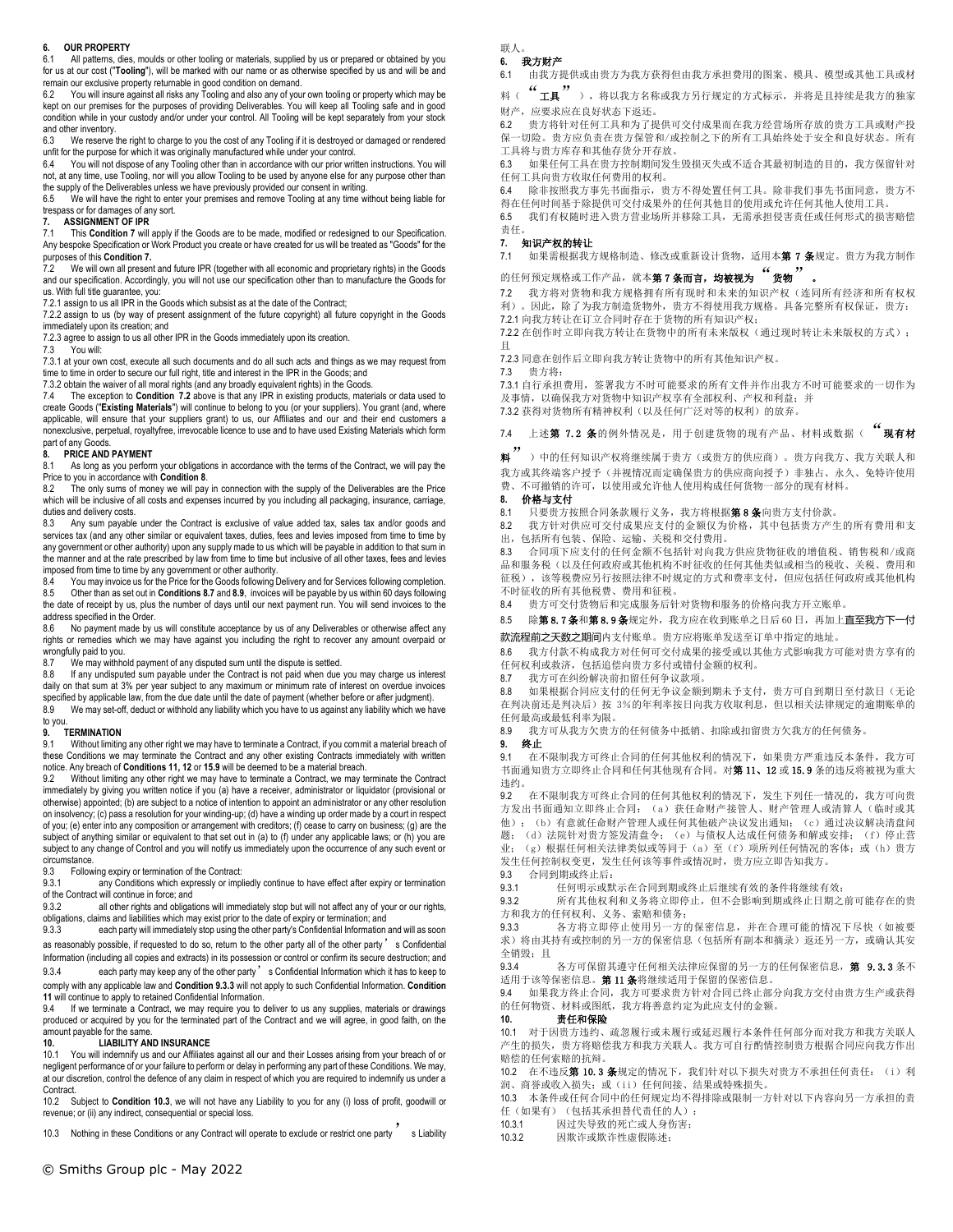(if any) to the other (including for a person for whom it is vicariously liable):

10.3.1 for death or personal injury resulting from its negligence;<br>10.3.2 for its fraud or fraudulent misrepresentation: or

10.3.2 for its fraud or fraudulent misrepresentation; or<br>10.3.3 for any matter for which it is not permitted by lay

for any matter for which it is not permitted by law to exclude or limit its liability.

10.4 The exclusions from and limitations of liability contained in these Conditions will apply after as well as before the date of expiry or termination of any Contract.

10.5 The exclusions from, and limitations of, liability set out in this **Condition 10** will be considered severally. The invalidity or unenforceability of any one sub-clause or clause will not affect the validity or enforceability of any other sub-clause or clause and will be considered severable from each other.

10.6 You will have satisfactory insurance cover with a reputable insurer to cover your obligations to us, including public liability insurance cover, cover for any potential liabilities arising from a Contract and any insurances required by law. You will provide evidence of your insurance coverage at our request.

**11. CONFIDENTIALITY** Except as set out in Condition 11.2, each party will:

11.1.1 only use the other party's Confidential Information for the purpose of performing its obligations and exercising its rights under the Contract;

11.1.2 keep the other party's Confidential Information secret, safe and secure; and

11.1.3 not disclose the other party sconfidential Information to any other person.

11.2 Each party may disclose the other party s Confidential Information:

11.2.1 to the extent required by law, any court of competent jurisdiction or the rules of any government, public or regulatory body or any stock exchange; and 11.2.2 to its officers, directors, employees an

to its officers, directors, employees and professional advisers and, in our case, our Affiliates, agents and sub-contractors, who need the Confidential Information in order for that party to perform its obligations and exercise its rights under the Contract. A party disclosing the other party<sup>7</sup> s Confidential Information under **Condition 11.2.2** will make sure that each person to whom it discloses that Confidential Information is bound by obligations of confidentiality no less onerous than those set out in this **Condition 11**.

11.3 Each party acknowledges and agrees that damages alone would not be an adequate remedy for breach of **Condition 11** by that party. Accordingly, the other party will be entitled, without having to prove special damages, to injunctive relief, equitable relief and/or specific performance for any breach or threatened breach of **Condition 11** by the first party.<br>12. **ETHICAL CONDU** 

#### **12. ETHICAL CONDUCT**

12.1 You will conduct your business ethically and lawfully and in accordance with our Supplier Code of Business Ethics (http://www.smiths.com/responsibility-supplier-code-of-business-ethics.aspx) or an equivalent code of ethics.

12.2 You represent and warrant that you and your subcontractors and suppliers do not use or permit unacceptable labour practices, such as child or forced labour, or unsafe working conditions and comply with all

applicable labour and employment laws, regulations, standards and conventions, including the UN'<sup>s</sup>

Guiding Principles on Business & Human Rights and the International Labor Organization Schowentions and any similar or equivalent laws applying in the jurisdiction in which we are registered.

12.3 You hereby acknowledge that you are aware of, and agree to comply with all applicable anti-bribery and anti-corruption laws, including but not limited to the Foreign Corrupt Practices Act (FCPA) (and related regulation and guidance) and any similar or equivalent laws applying in the jurisdiction in which we are registered.

12.4 You represent and warrant that you only supply minerals to us and our Affiliates from sources that do not (i) contribute to conflict; and/or (ii) benefit or finance armed groups in the Democratic Republic of Congo or any adjoining country. You have adopted, and require your suppliers of minerals to adopt, conflict mineral policies and management systems.<br>12.5 You will permit us and any r

12.5 You will permit us, and any person nominated by us, to have such access to your premises, personnel, systems, books and records as we may require to verify your compliance with this **Condition 12**. We also reserve the right to inquire and investigate your conduct to satisfy ourself of your compliance with this **Condition 12** and to discontinue a business relationship with you if you or any of your officers, directors or employees is found to have breached any part of this **Condition 12.**<br>12.6 We are required to demonstrate that our product

We are required to demonstrate that our products and our use of certain materials comply with laws and regulations (including environmental laws and regulations) and international standards. You will promptly provide us with information and declarations that we may reasonably request to enable us to comply with all applicable laws, regulations and standards, including but not limited to IEC 62474 – Material Declaration for Product of and for the Electrotechnical Industry.

#### **13. NOTICE**

13.1 Notices and other communications provided for the purposes of a Contract will be in writing, and

delivered by courier or by hand to the relevant party's address as specified on the Order (or such other address which is notified to the other party in writing from time to time), in the case of a notice to us, marked for

# the attention of such person as we specify. **14. EXPORT / IMPORT / ECONOMIC SANCTIONS CONTROLS**

14.1 You agree to comply with all applicable export controls and import and economic sanctions laws and regulations, including those of your country of incorporation, from where the Goods will be supplied, where the Goods will be received and any other relevant jurisdiction. You will also obtain, as required, and comply with all applicable government authorizations and their provisos in supplying the Goods. Without limiting the foregoing, you will not transfer any export controlled item, data or services provided by us in relation to the Contract, to include transfer to any persons, including those persons employed by or associated with, or under contract to you or you lower-tier suppliers, without the authority of an applicable licence, exemption or exception.

14.2 You will provide to us all information necessary to support any regulatory or government authorization requirements we have regarding the Goods.

14.3 You will indemnify us and our Affiliates for all Losses arising out of any breach by you of this Clause 14. **15. GENERAL**

15.1 The Contract constitutes the entire agreement between the parties and supersedes any prior agreement or arrangement in respect of its subject matter and, subject to **Condition 10.3**, neither party has entered into the Contract in reliance upon, and it will have no remedy in respect of, any misrepresentation, representation or statement (whether made by the other party or any other person and whether made by the first party or any other person) which is not expressly set out in the Contract.

15.2 A party's delay in exercising, partial exercising or failure to exercise a right or remedy under the Contract will not constitute a waiver of, or prevent or restrict future exercise of, that or any other right or remedy. A waiver<br>of any right, remedy, breach or default will only be valid if it is in writing and signed by the party

15.3 If any term of the Contract is found by any court or body or authority of competent jurisdiction to be illegal, unlawful, void or unenforceable, such term will be deemed to be severed from the Contract and this will not affect the remainder of the Contract which will continue in full force and effect.

15.4 Except to the extent otherwise specified in these Conditions, variations to the Contract must be agreed in writing and signed by both parties.

15.5 No partnership, agency or joint venture between the parties will be created by the Contract.

10.3.3 法律不允许排除或限制责任的任何事项。

10.4 本条件规定的责任排除条款和责任限制将在任何合同到期或终止之后以及之前适用。<br>10.5 本**第 10 多**规定的责任排除和限制将分别予以考虑。任何多款无效或不可强制履行:

本第 10 条规定的责任排除和限制将分别予以考虑。任何条款无效或不可强制履行均不 会影响任何其他条款的有效性或可强制履行性,且将被视为可相互分割。

10.6 贵方应向有信誉的保险人购买令人满意的保险,承保贵方针对我方的义务,包括公共责 任险、潜在合同责任险和法律规定的任何保险。应我方要求,贵方应提供保险证据。 **11.** 保密性

11.1 除第 11.2 条规定外,各方将:

11.1.1 仅为了履行其在合同项下的权利和义务而使用另一方的保密信息;

11.1.2 使对方的保密信息处于保密、安全、有保障的状态;且

11.1.3 不向任何其他人披露对方的保密信息。

11.2 在下列情况下,各方可披露对方的保密信息:

11.2.1 在法律、任何有管辖权的法院或任何政府、公共或监管机构或任何证券交易所的 规章所要求的范围内: 和

11.2.2 向需要保密信息以履行其在合同项下权利和义务的其高级职员、董事、雇员和专 业顾问, 以及就我方而言, 我方关联人、代理人和分包商。一方根据第 11.2.2 条披露另一方 保密信息时,应确保获披露保密信息的每个人受保密义务约束的程度,不低于本**第 11 条**规定 的程度。

11.3 各方承认并同意,损害赔偿本身并不足以成为该方违反第11条行为的充分救济。因此, 另一方将有权在无需证明特别损害赔偿的情况下,针对前者违反或可能违反第 11 条规定的行 为获得禁令救济、衡平救济和/或强制履行。

## **12.** 道德行为

12.1 贵 方 应 遵 守 我 方 的 <sup>"</sup>供 应 商 商 业 道 德 准 则"

(http://www.smiths.com/responsibility-supplier-code-of-business-ethics.aspx)或相 应的道德准则,以合乎道德且合法的方式开展业务。

12.2 贵方陈述和保证,贵方和贵方的分包商和供应商不会使用或允许不可接受的劳动行为, 如童工或强迫劳动或不安全的工作条件,遵守所有相关劳动和职业法律、法规、标准和惯例, 包括联合国的《工商企业与人权问题指导原则》和国际劳工组织的各项公约,以及适用于我方 登记所在司法管辖区的任何类似或同等法律。

12.3 贵方特此确认,贵方了解并同意遵守所有相关的反贿赂和反腐败法律,包括但不限于 《海外反腐败法》(FCPA)(及相关法规和指南)以及适用于我方登记所在司法管辖区的任何 类似或同等法律。

12.4 贵方陈述和保证,贵方向我方和我方关联人供应矿产的来源不得(i)导致冲突;和/或 (ii)使刚果民主共和国或任何相邻国家的武装团体获得利益或资助。贵方已采纳并要求贵方 矿产供应商采纳冲突矿产政策和管理体系。

12.5 贵方将允许我方及我方任命的任何人获取我方要求的权限,查看贵方的经营场所、人 员、系统、账簿和记录, 以验证贵方是否遵守本**第 12 条**。我方亦保留对贵方行为进行查询和 调查的权利, 以信纳贵方遵守本**第 12 条**规定, 且如果贵方或贵方任何高级职员、董事或员工 被认定违反本**第 12 条任何部分, 我方有权终止与贵方的业务关系。** 

12.6 我们被要求证明我们的产品和使用的特定材料,符合法律法规(包括环境相关的法律法

规)和国际标准。您将及时提供我们合理要求的信息及声明,以使我们能够遵守所有适用的法

律法规及标准,此类标准包括但不限于 IEC 62474 - 电工行业产品声明。

**13.** 通知

13.1 为合同目的提供的通知和其他通讯应书面做成,通过快递或亲自交付至订单指定的相关 方地址(或不时书面告知另一方的其他地址),如向我方发出通知,请注明收件人为我方指定 人员。

### **14.** 出口/进口/经济制裁控制

14.1 贵方同意遵守所有相关出口管制及进口和经济制裁的法律法规,包括贵方公司成立地、 货物供应地、收货地和任何其他相关司法管辖区的法律法规。贵方还应获得并遵守所有相关政 府授权和其针对供应货物的附带条件。在不限制前述规定的情况下,如果不存在任何相关许 可、豁免或例外情况,贵方不得转让我方针对合同提供的任何出口管制物品、数据或服务,包 括向任何人转让,包括受雇于贵方或贵方下级供应商或与贵方或贵方下级供应商有关联或有合 同关系。

14.2 贵方将向我方提供所有必要信息,以支持我方满足针对货物的任何监管或政府授权要 求。

14.3 因贵方违反本第 14 条而产生的任何损失,贵方将向我方和我方关联人进行赔偿。

**15.** 一般规定

15.1 合同构成双方之间针对其标的的完整协议,取代任何先前协议或安排,且除**第 10.3 条** 规定外,任何一方订立合同均未信赖合同未明确规定的任何虚假陈述、陈述或声明(无论由另 一方或任何其他人作出或由该方或任何其他人作出),且不会对此享有任何救济。

15.2 一方延迟履行、部分履行或未履行合同项下的权利或救济不构成对该权利或任何其他权 利或救济的放弃,阻止或限制今后对该权利或任何其他权利或救济的行使。对任何权利、救 济、违约、不履行义务的弃权,只有在书面做成,并经弃权方签署方生效力。

15.3 如果合同任何条款被任何具有管辖权的法院或机构或当局认定为不合法、非法、无效或 不可强制履行,则该条款将被视为从合同中分割,且不会影响合同剩余部分继续完全有效。

15.4 除本条款另行明确规定外,变更合同必须经双方书面同意并签字。

15.5 合同不会在双方之间设立任何合伙、代理或合资关系。

15.6 各方同意其为独立缔约方,以本人而非作为代理人代表任何他人或为任何他人利益订立 合同。

15.7 我方各关联人将有权以自身能力强制履行该关联人获得利益的任何合同条款,而我方亦 应有权代表该等关联人强制履行该等条款。

15.8 除第 15.7 条规定外, 双方并未意图使非合同当事人的任何人强制履行该合同的任何条 款。

15.9 贵方不得转让、让与、设定担保、为任何人信托持有或以任何其他方式处理贵方在合同 项下的任何权利,亦不得转包贵方在合同项下的任何义务。我们可向我方关联人转让合同。

## **16.** 管辖法律和管辖权

16.1 合同和针对合同产生的任何非合同义务受我方注册或成立公司所在司法管辖区的法律管 辖。该司法管辖区的法院(如果适用于相关司法管辖区,我方注册所在区)具有专属管辖权, 可裁定与合同有关的任何争议。